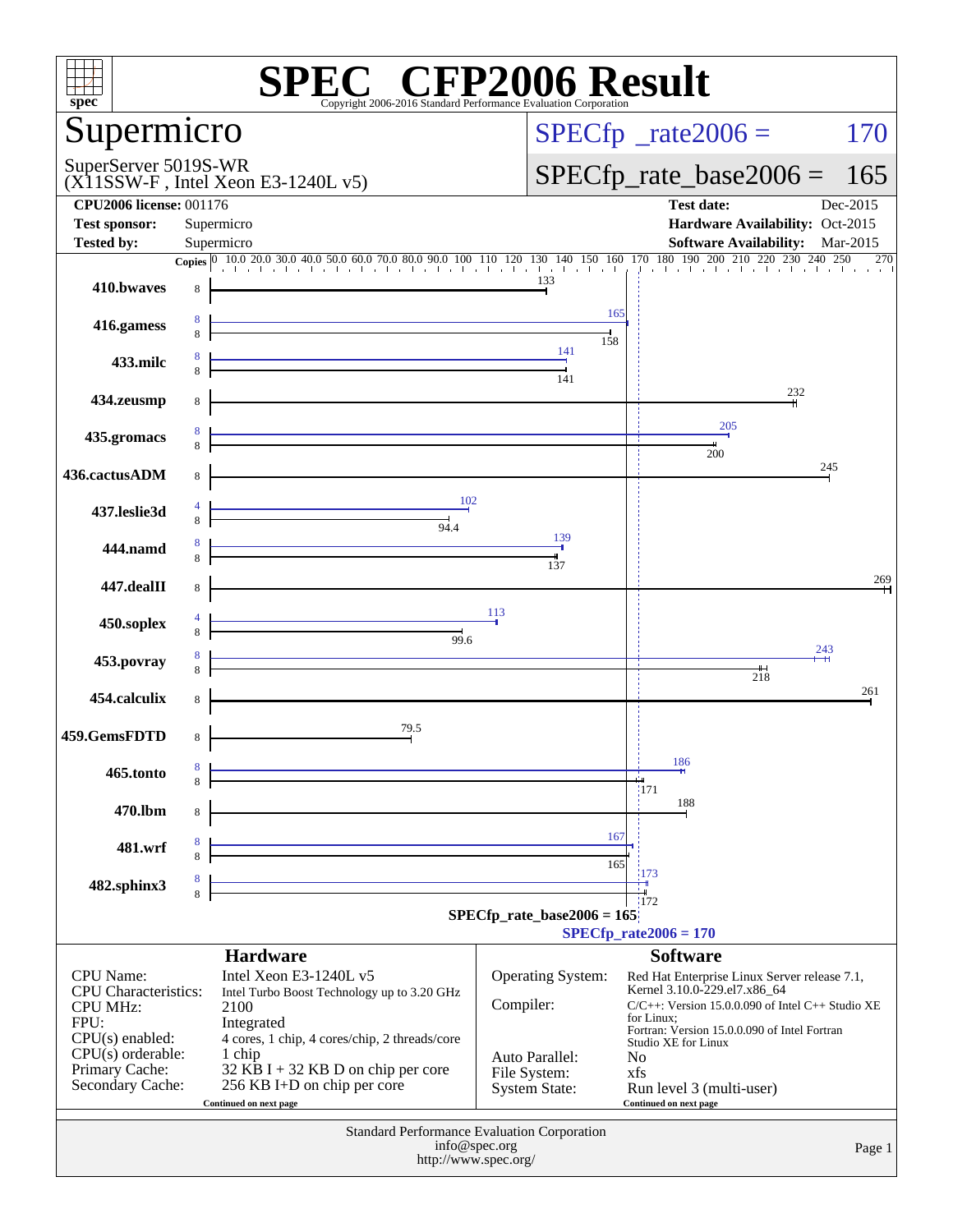

## Supermicro

#### SuperServer 5019S-WR

(X11SSW-F , Intel Xeon E3-1240L v5)

#### $SPECTp_rate2006 = 170$

#### [SPECfp\\_rate\\_base2006 =](http://www.spec.org/auto/cpu2006/Docs/result-fields.html#SPECfpratebase2006) 165

| <b>CPU2006 license: 001176</b> |                                    |                       | Dec-2015<br><b>Test date:</b>             |
|--------------------------------|------------------------------------|-----------------------|-------------------------------------------|
| <b>Test sponsor:</b>           | Supermicro                         |                       | Hardware Availability: Oct-2015           |
| <b>Tested by:</b>              | Supermicro                         |                       | <b>Software Availability:</b><br>Mar-2015 |
| L3 Cache:                      | 8 MB I+D on chip per chip          | <b>Base Pointers:</b> | $32/64$ -bit                              |
| Other Cache:                   | None                               | Peak Pointers:        | $32/64$ -bit                              |
| Memory:                        | 64 GB (4 x 16 GB 2Rx8 PC4-2133P-E) | Other Software:       | None                                      |
| Disk Subsystem:                | 1 x 1000 GB SATA III, 7200 RPM     |                       |                                           |
| Other Hardware:                | None                               |                       |                                           |

|                   |               |                                                                                                          |       |                |       | <b>Results Table</b> |             |               |                |              |                |              |                |              |
|-------------------|---------------|----------------------------------------------------------------------------------------------------------|-------|----------------|-------|----------------------|-------------|---------------|----------------|--------------|----------------|--------------|----------------|--------------|
|                   | <b>Base</b>   |                                                                                                          |       |                |       |                      | <b>Peak</b> |               |                |              |                |              |                |              |
| <b>Benchmark</b>  | <b>Copies</b> | <b>Seconds</b>                                                                                           | Ratio | <b>Seconds</b> | Ratio | <b>Seconds</b>       | Ratio       | <b>Copies</b> | <b>Seconds</b> | <b>Ratio</b> | <b>Seconds</b> | <b>Ratio</b> | <b>Seconds</b> | <b>Ratio</b> |
| 410.bwayes        | 8             | 818                                                                                                      | 133   | 818            | 133   | 818                  | 133         | 8             | 818            | 133          | 818            | 133          | 818            | 133          |
| 416.gamess        | 8             | 989                                                                                                      | 158   | 991            | 158   | 991                  | 158         | 8             | 950            | 165          | 948            | 165          | 948            | 165          |
| $433$ .milc       | 8             | 522                                                                                                      | 141   | 522            | 141   | 522                  | 141         | 8             | 521            | 141          | 521            | 141          | 522            | 141          |
| 434.zeusmp        | 8             | 316                                                                                                      | 231   | 314            | 232   | 314                  | 232         | 8             | 316            | 231          | 314            | 232          | 314            | 232          |
| 435.gromacs       | 8             | 286                                                                                                      | 200   | 286            | 200   | 287                  | 199         | 8             | 278            | 205          | 279            | 205          | 279            | 205          |
| 436.cactusADM     | 8             | 391                                                                                                      | 245   | 390            | 245   | 390                  | 245         | 8             | 391            | 245          | 390            | 245          | 390            | 245          |
| 437.leslie3d      | 8             | 797                                                                                                      | 94.4  | 797            | 94.4  | 796                  | 94.4        | Δ             | 368            | 102          | 368            | 102          | 368            | 102          |
| 444.namd          | 8             | 468                                                                                                      | 137   | 471            | 136   | 468                  | 137         | 8             | 460            | 140          | 461            | 139          | 462            | 139          |
| 447.dealII        | 8             | 340                                                                                                      | 269   | 340            | 269   | 343                  | 267         | 8             | 340            | 269          | 340            | 269          | 343            | 267          |
| $450$ .soplex     | 8             | 669                                                                                                      | 99.7  | 670            | 99.6  | 671                  | 99.5        | 4             | 295            | 113          | 294            | 113          | 295            | 113          |
| 453.povray        | 8             | 196                                                                                                      | 217   | 193            | 220   | 195                  | 218         | 8             | 178            | 239          | 175            | 243          | 174            | 245          |
| 454.calculix      | 8             | 253                                                                                                      | 261   | 253            | 261   | 253                  | 261         | 8             | 253            | 261          | 253            | 261          | 253            | 261          |
| 459.GemsFDTD      | 8             | 1068                                                                                                     | 79.5  | 1068           | 79.4  | 1068                 | 79.5        | 8             | 1068           | 79.5         | 1068           | 79.4         | 1068           | 79.5         |
| 465.tonto         | 8             | 460                                                                                                      | 171   | 461            | 171   | 468                  | 168         | 8             | 422            | 186          | 423            | 186          | 420            | 188          |
| 470.1bm           | 8             | 584                                                                                                      | 188   | 584            | 188   | 584                  | 188         | 8             | 584            | 188          | 584            | 188          | 584            | 188          |
| 481.wrf           | 8             | 540                                                                                                      | 165   | 540            | 165   | 540                  | 166         | 8             | 535            | 167          | 535            | 167          | 535            | 167          |
| $482$ .sphinx $3$ | 8             | 905                                                                                                      | 172   | 908            | 172   | 905                  | 172         | 8             | 904            | 172          | 902            | 173          | 901            | 173          |
|                   |               | Results appear in the order in which they were run. Bold underlined text indicates a median measurement. |       |                |       |                      |             |               |                |              |                |              |                |              |

#### **[Submit Notes](http://www.spec.org/auto/cpu2006/Docs/result-fields.html#SubmitNotes)**

 The taskset mechanism was used to bind copies to processors. The config file option 'submit' was used to generate taskset commands to bind each copy to a specific processor. For details, please see the config file.

#### **[Operating System Notes](http://www.spec.org/auto/cpu2006/Docs/result-fields.html#OperatingSystemNotes)**

Stack size set to unlimited using "ulimit -s unlimited"

#### **[Platform Notes](http://www.spec.org/auto/cpu2006/Docs/result-fields.html#PlatformNotes)**

 Sysinfo program /home/cpu2006/config/sysinfo.rev6914 \$Rev: 6914 \$ \$Date:: 2014-06-25 #\$ e3fbb8667b5a285932ceab81e28219e1 running on localhost.localdomain Thu Dec 17 15:19:42 2015

Continued on next page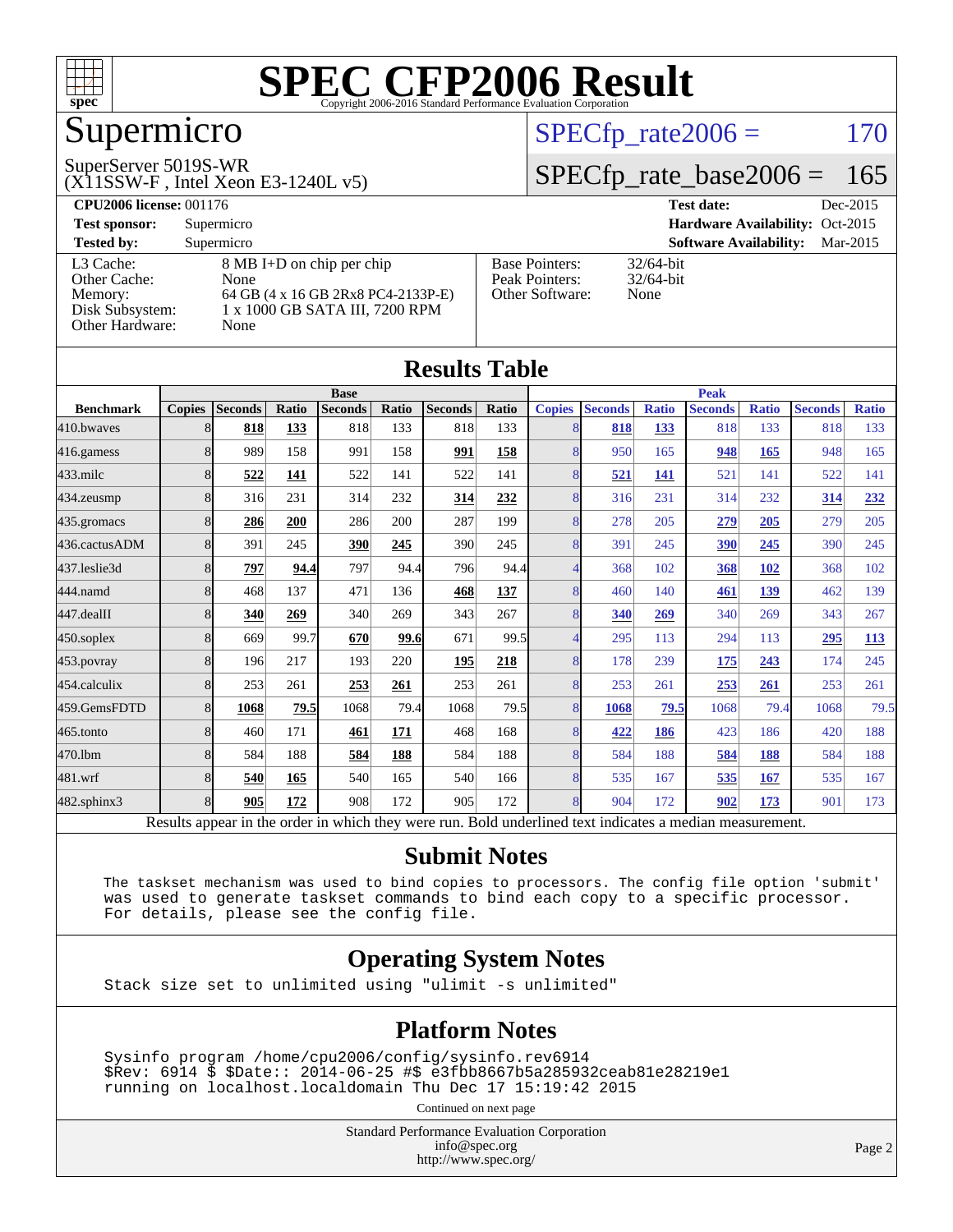

#### Supermicro

 $SPECTp\_rate2006 = 170$ 

SuperServer 5019S-WR

[SPECfp\\_rate\\_base2006 =](http://www.spec.org/auto/cpu2006/Docs/result-fields.html#SPECfpratebase2006) 165

(X11SSW-F , Intel Xeon E3-1240L v5)

**[CPU2006 license:](http://www.spec.org/auto/cpu2006/Docs/result-fields.html#CPU2006license)** 001176 **[Test date:](http://www.spec.org/auto/cpu2006/Docs/result-fields.html#Testdate)** Dec-2015 **[Test sponsor:](http://www.spec.org/auto/cpu2006/Docs/result-fields.html#Testsponsor)** Supermicro Supermicro **[Hardware Availability:](http://www.spec.org/auto/cpu2006/Docs/result-fields.html#HardwareAvailability)** Oct-2015 **[Tested by:](http://www.spec.org/auto/cpu2006/Docs/result-fields.html#Testedby)** Supermicro **Supermicro [Software Availability:](http://www.spec.org/auto/cpu2006/Docs/result-fields.html#SoftwareAvailability)** Mar-2015

#### **[Platform Notes \(Continued\)](http://www.spec.org/auto/cpu2006/Docs/result-fields.html#PlatformNotes)**

Standard Performance Evaluation Corporation [info@spec.org](mailto:info@spec.org) <http://www.spec.org/> This section contains SUT (System Under Test) info as seen by some common utilities. To remove or add to this section, see: <http://www.spec.org/cpu2006/Docs/config.html#sysinfo> From /proc/cpuinfo model name : Intel(R) Xeon(R) CPU E3-1240L v5 @ 2.10GHz 1 "physical id"s (chips) 8 "processors" cores, siblings (Caution: counting these is hw and system dependent. The following excerpts from /proc/cpuinfo might not be reliable. Use with caution.) cpu cores : 4 siblings : 8 physical 0: cores 0 1 2 3 cache size : 8192 KB From /proc/meminfo MemTotal: 65755200 kB<br>HugePages Total: 0 HugePages\_Total: 0<br>Hugepagesize: 2048 kB Hugepagesize: From /etc/\*release\* /etc/\*version\* os-release: NAME="Red Hat Enterprise Linux Server" VERSION="7.1 (Maipo)" ID="rhel" ID\_LIKE="fedora" VERSION\_ID="7.1" PRETTY\_NAME="Red Hat Enterprise Linux Server 7.1 (Maipo)" ANSI\_COLOR="0;31" CPE\_NAME="cpe:/o:redhat:enterprise\_linux:7.1:GA:server" redhat-release: Red Hat Enterprise Linux Server release 7.1 (Maipo) system-release: Red Hat Enterprise Linux Server release 7.1 (Maipo) system-release-cpe: cpe:/o:redhat:enterprise\_linux:7.1:ga:server uname -a: Linux localhost.localdomain 3.10.0-229.el7.x86\_64 #1 SMP Thu Jan 29 18:37:38 EST 2015 x86\_64 x86\_64 x86\_64 GNU/Linux run-level 3 Dec 16 23:14 SPEC is set to: /home/cpu2006<br>Filesystem Type Type Size Used Avail Use% Mounted on /dev/mapper/rhel-home xfs 865G 170G 696G 20% /home Additional information from dmidecode: Warning: Use caution when you interpret this section. The 'dmidecode' program reads system data which is "intended to allow hardware to be accurately determined", but the intent may not be met, as there are frequent changes to hardware, firmware, and the "DMTF SMBIOS" standard. Continued on next page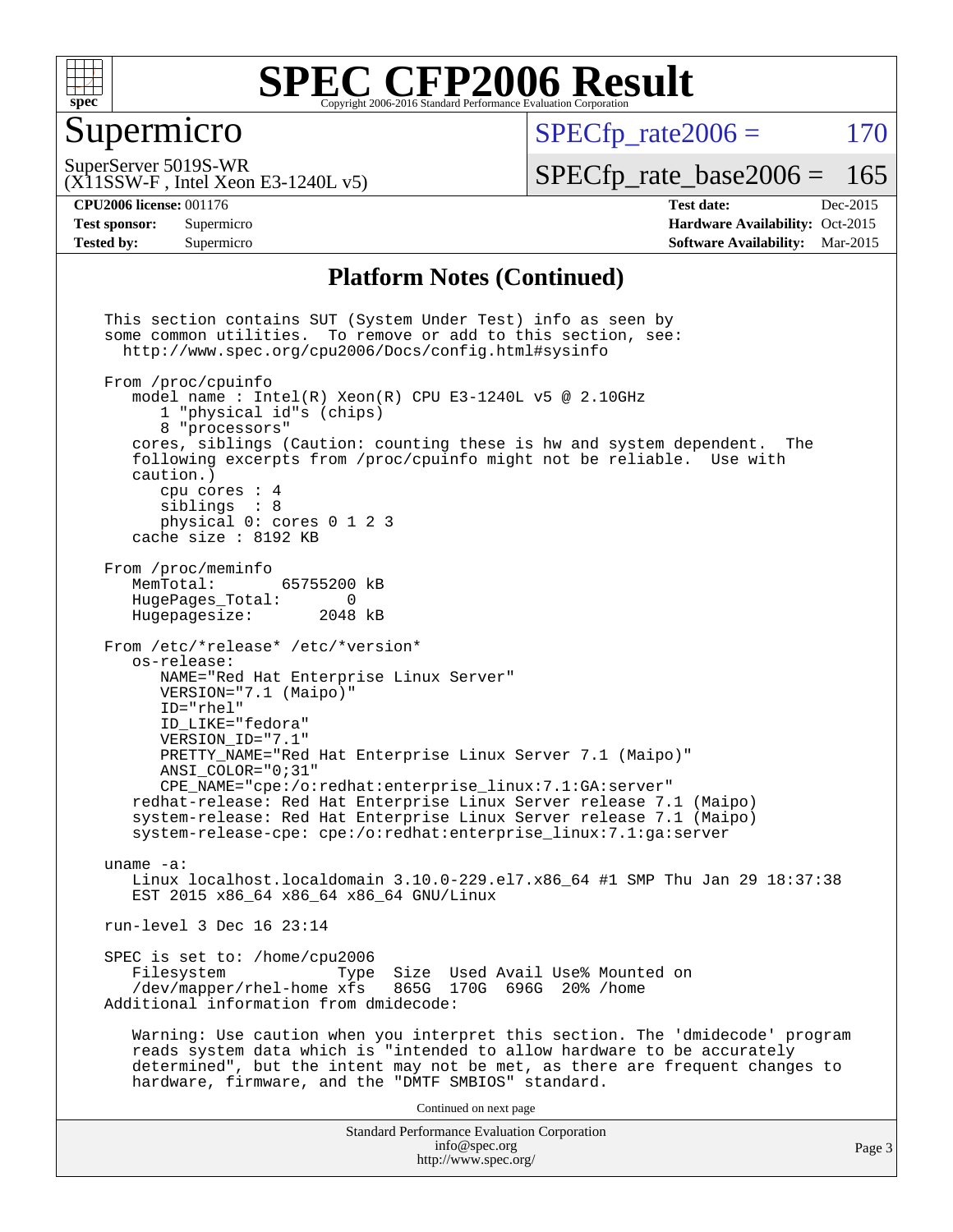

### Supermicro

 $SPECTp\_rate2006 = 170$ 

SuperServer 5019S-WR

[SPECfp\\_rate\\_base2006 =](http://www.spec.org/auto/cpu2006/Docs/result-fields.html#SPECfpratebase2006) 165

(X11SSW-F , Intel Xeon E3-1240L v5)

**[CPU2006 license:](http://www.spec.org/auto/cpu2006/Docs/result-fields.html#CPU2006license)** 001176 **[Test date:](http://www.spec.org/auto/cpu2006/Docs/result-fields.html#Testdate)** Dec-2015 **[Test sponsor:](http://www.spec.org/auto/cpu2006/Docs/result-fields.html#Testsponsor)** Supermicro Supermicro **[Hardware Availability:](http://www.spec.org/auto/cpu2006/Docs/result-fields.html#HardwareAvailability)** Oct-2015 **[Tested by:](http://www.spec.org/auto/cpu2006/Docs/result-fields.html#Testedby)** Supermicro **Supermicro [Software Availability:](http://www.spec.org/auto/cpu2006/Docs/result-fields.html#SoftwareAvailability)** Mar-2015

#### **[Platform Notes \(Continued\)](http://www.spec.org/auto/cpu2006/Docs/result-fields.html#PlatformNotes)**

 BIOS American Megatrends Inc. 1.0 11/03/2015 Memory: 4x Samsung M391A2K43BB1-CPB 16 GB 2 rank 2133 MHz

(End of data from sysinfo program)

#### **[General Notes](http://www.spec.org/auto/cpu2006/Docs/result-fields.html#GeneralNotes)**

Environment variables set by runspec before the start of the run: LD\_LIBRARY\_PATH = "/home/cpu2006/libs/32:/home/cpu2006/libs/64:/home/cpu2006/sh"

 Binaries compiled on a system with 1x Core i5-4670K CPU + 16GB memory using RedHat EL 7.0 Transparent Huge Pages enabled with: echo always > /sys/kernel/mm/transparent\_hugepage/enabled

### **[Base Compiler Invocation](http://www.spec.org/auto/cpu2006/Docs/result-fields.html#BaseCompilerInvocation)**

[C benchmarks](http://www.spec.org/auto/cpu2006/Docs/result-fields.html#Cbenchmarks):  $-m64$ 

[C++ benchmarks:](http://www.spec.org/auto/cpu2006/Docs/result-fields.html#CXXbenchmarks) [icpc -m64](http://www.spec.org/cpu2006/results/res2016q1/cpu2006-20151223-38502.flags.html#user_CXXbase_intel_icpc_64bit_bedb90c1146cab66620883ef4f41a67e)

[Fortran benchmarks](http://www.spec.org/auto/cpu2006/Docs/result-fields.html#Fortranbenchmarks): [ifort -m64](http://www.spec.org/cpu2006/results/res2016q1/cpu2006-20151223-38502.flags.html#user_FCbase_intel_ifort_64bit_ee9d0fb25645d0210d97eb0527dcc06e)

[Benchmarks using both Fortran and C](http://www.spec.org/auto/cpu2006/Docs/result-fields.html#BenchmarksusingbothFortranandC):<br>icc -m64 ifort -m64  $-m64$  ifort  $-m64$ 

#### **[Base Portability Flags](http://www.spec.org/auto/cpu2006/Docs/result-fields.html#BasePortabilityFlags)**

| 410.bwaves: -DSPEC CPU LP64                 |  |
|---------------------------------------------|--|
| 416.gamess: -DSPEC_CPU_LP64                 |  |
| 433.milc: -DSPEC CPU LP64                   |  |
| 434.zeusmp: -DSPEC CPU LP64                 |  |
| 435.gromacs: -DSPEC_CPU_LP64 -nofor_main    |  |
| 436.cactusADM: -DSPEC CPU LP64 -nofor main  |  |
| 437.leslie3d: -DSPEC CPU LP64               |  |
| 444.namd: -DSPEC CPU LP64                   |  |
| 447.dealII: -DSPEC_CPU LP64                 |  |
| 450.soplex: -DSPEC_CPU_LP64                 |  |
| 453.povray: -DSPEC_CPU_LP64                 |  |
| 454.calculix: - DSPEC CPU LP64 - nofor main |  |
| 459. GemsFDTD: - DSPEC CPU LP64             |  |
| 465.tonto: -DSPEC_CPU_LP64                  |  |

Continued on next page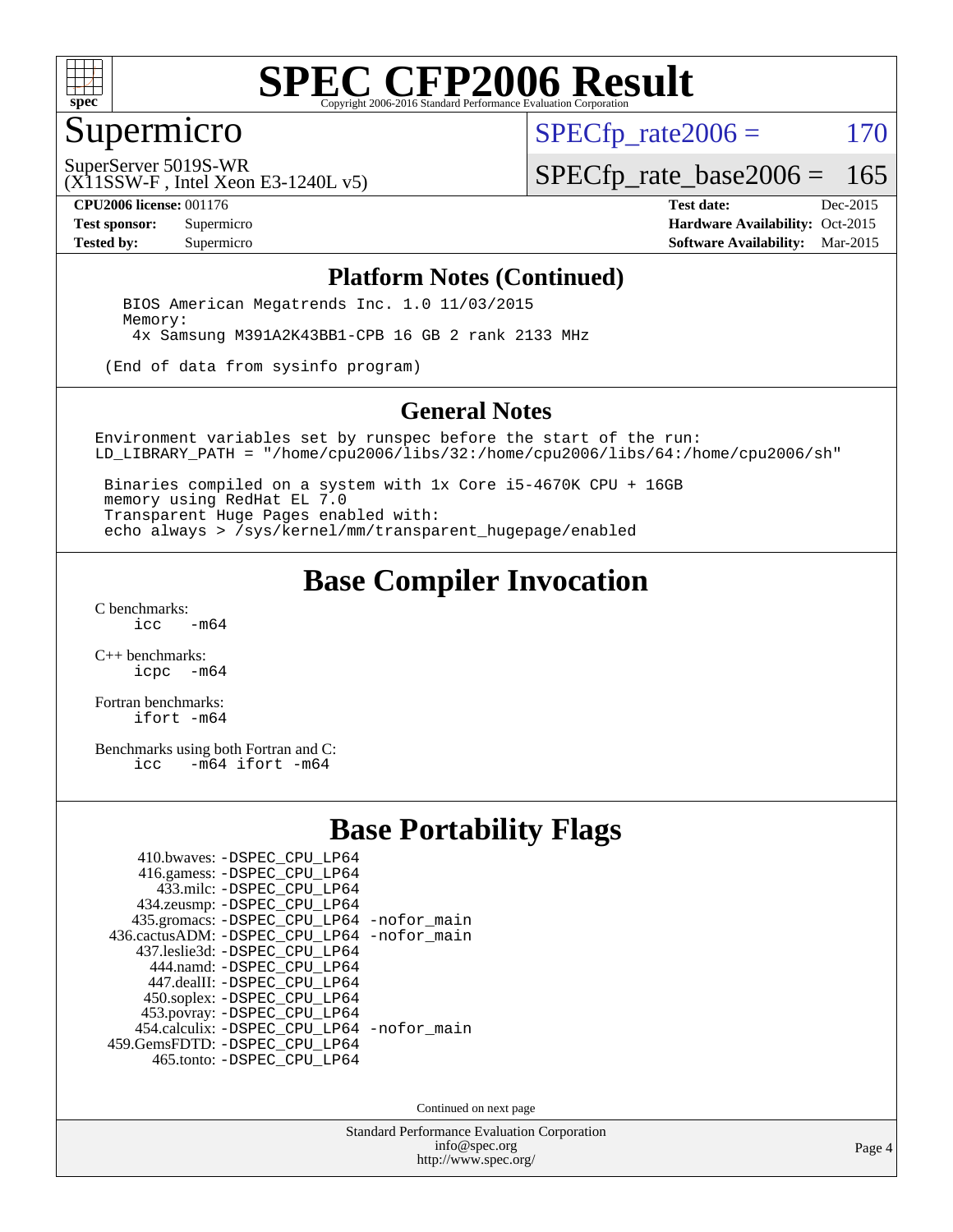

#### Supermicro

 $SPECTp\_rate2006 = 170$ 

SuperServer 5019S-WR

[SPECfp\\_rate\\_base2006 =](http://www.spec.org/auto/cpu2006/Docs/result-fields.html#SPECfpratebase2006) 165

(X11SSW-F , Intel Xeon E3-1240L v5)

**[CPU2006 license:](http://www.spec.org/auto/cpu2006/Docs/result-fields.html#CPU2006license)** 001176 **[Test date:](http://www.spec.org/auto/cpu2006/Docs/result-fields.html#Testdate)** Dec-2015 **[Test sponsor:](http://www.spec.org/auto/cpu2006/Docs/result-fields.html#Testsponsor)** Supermicro Supermicro **[Hardware Availability:](http://www.spec.org/auto/cpu2006/Docs/result-fields.html#HardwareAvailability)** Oct-2015 **[Tested by:](http://www.spec.org/auto/cpu2006/Docs/result-fields.html#Testedby)** Supermicro **[Software Availability:](http://www.spec.org/auto/cpu2006/Docs/result-fields.html#SoftwareAvailability)** Mar-2015

### **[Base Portability Flags \(Continued\)](http://www.spec.org/auto/cpu2006/Docs/result-fields.html#BasePortabilityFlags)**

470.lbm: [-DSPEC\\_CPU\\_LP64](http://www.spec.org/cpu2006/results/res2016q1/cpu2006-20151223-38502.flags.html#suite_basePORTABILITY470_lbm_DSPEC_CPU_LP64)

 481.wrf: [-DSPEC\\_CPU\\_LP64](http://www.spec.org/cpu2006/results/res2016q1/cpu2006-20151223-38502.flags.html#suite_basePORTABILITY481_wrf_DSPEC_CPU_LP64) [-DSPEC\\_CPU\\_CASE\\_FLAG](http://www.spec.org/cpu2006/results/res2016q1/cpu2006-20151223-38502.flags.html#b481.wrf_baseCPORTABILITY_DSPEC_CPU_CASE_FLAG) [-DSPEC\\_CPU\\_LINUX](http://www.spec.org/cpu2006/results/res2016q1/cpu2006-20151223-38502.flags.html#b481.wrf_baseCPORTABILITY_DSPEC_CPU_LINUX) 482.sphinx3: [-DSPEC\\_CPU\\_LP64](http://www.spec.org/cpu2006/results/res2016q1/cpu2006-20151223-38502.flags.html#suite_basePORTABILITY482_sphinx3_DSPEC_CPU_LP64)

**[Base Optimization Flags](http://www.spec.org/auto/cpu2006/Docs/result-fields.html#BaseOptimizationFlags)**

[C benchmarks](http://www.spec.org/auto/cpu2006/Docs/result-fields.html#Cbenchmarks):

[-xCORE-AVX2](http://www.spec.org/cpu2006/results/res2016q1/cpu2006-20151223-38502.flags.html#user_CCbase_f-xAVX2_5f5fc0cbe2c9f62c816d3e45806c70d7) [-ipo](http://www.spec.org/cpu2006/results/res2016q1/cpu2006-20151223-38502.flags.html#user_CCbase_f-ipo) [-O3](http://www.spec.org/cpu2006/results/res2016q1/cpu2006-20151223-38502.flags.html#user_CCbase_f-O3) [-no-prec-div](http://www.spec.org/cpu2006/results/res2016q1/cpu2006-20151223-38502.flags.html#user_CCbase_f-no-prec-div) [-opt-prefetch](http://www.spec.org/cpu2006/results/res2016q1/cpu2006-20151223-38502.flags.html#user_CCbase_f-opt-prefetch) [-auto-p32](http://www.spec.org/cpu2006/results/res2016q1/cpu2006-20151223-38502.flags.html#user_CCbase_f-auto-p32) [-ansi-alias](http://www.spec.org/cpu2006/results/res2016q1/cpu2006-20151223-38502.flags.html#user_CCbase_f-ansi-alias) [-opt-mem-layout-trans=3](http://www.spec.org/cpu2006/results/res2016q1/cpu2006-20151223-38502.flags.html#user_CCbase_f-opt-mem-layout-trans_a7b82ad4bd7abf52556d4961a2ae94d5)

[C++ benchmarks:](http://www.spec.org/auto/cpu2006/Docs/result-fields.html#CXXbenchmarks)

[-xCORE-AVX2](http://www.spec.org/cpu2006/results/res2016q1/cpu2006-20151223-38502.flags.html#user_CXXbase_f-xAVX2_5f5fc0cbe2c9f62c816d3e45806c70d7) [-ipo](http://www.spec.org/cpu2006/results/res2016q1/cpu2006-20151223-38502.flags.html#user_CXXbase_f-ipo) [-O3](http://www.spec.org/cpu2006/results/res2016q1/cpu2006-20151223-38502.flags.html#user_CXXbase_f-O3) [-no-prec-div](http://www.spec.org/cpu2006/results/res2016q1/cpu2006-20151223-38502.flags.html#user_CXXbase_f-no-prec-div) [-opt-prefetch](http://www.spec.org/cpu2006/results/res2016q1/cpu2006-20151223-38502.flags.html#user_CXXbase_f-opt-prefetch) [-auto-p32](http://www.spec.org/cpu2006/results/res2016q1/cpu2006-20151223-38502.flags.html#user_CXXbase_f-auto-p32) [-ansi-alias](http://www.spec.org/cpu2006/results/res2016q1/cpu2006-20151223-38502.flags.html#user_CXXbase_f-ansi-alias) [-opt-mem-layout-trans=3](http://www.spec.org/cpu2006/results/res2016q1/cpu2006-20151223-38502.flags.html#user_CXXbase_f-opt-mem-layout-trans_a7b82ad4bd7abf52556d4961a2ae94d5)

[Fortran benchmarks](http://www.spec.org/auto/cpu2006/Docs/result-fields.html#Fortranbenchmarks):

[-xCORE-AVX2](http://www.spec.org/cpu2006/results/res2016q1/cpu2006-20151223-38502.flags.html#user_FCbase_f-xAVX2_5f5fc0cbe2c9f62c816d3e45806c70d7) [-ipo](http://www.spec.org/cpu2006/results/res2016q1/cpu2006-20151223-38502.flags.html#user_FCbase_f-ipo) [-O3](http://www.spec.org/cpu2006/results/res2016q1/cpu2006-20151223-38502.flags.html#user_FCbase_f-O3) [-no-prec-div](http://www.spec.org/cpu2006/results/res2016q1/cpu2006-20151223-38502.flags.html#user_FCbase_f-no-prec-div) [-opt-prefetch](http://www.spec.org/cpu2006/results/res2016q1/cpu2006-20151223-38502.flags.html#user_FCbase_f-opt-prefetch)

[Benchmarks using both Fortran and C](http://www.spec.org/auto/cpu2006/Docs/result-fields.html#BenchmarksusingbothFortranandC): [-xCORE-AVX2](http://www.spec.org/cpu2006/results/res2016q1/cpu2006-20151223-38502.flags.html#user_CC_FCbase_f-xAVX2_5f5fc0cbe2c9f62c816d3e45806c70d7) [-ipo](http://www.spec.org/cpu2006/results/res2016q1/cpu2006-20151223-38502.flags.html#user_CC_FCbase_f-ipo) [-O3](http://www.spec.org/cpu2006/results/res2016q1/cpu2006-20151223-38502.flags.html#user_CC_FCbase_f-O3) [-no-prec-div](http://www.spec.org/cpu2006/results/res2016q1/cpu2006-20151223-38502.flags.html#user_CC_FCbase_f-no-prec-div) [-opt-prefetch](http://www.spec.org/cpu2006/results/res2016q1/cpu2006-20151223-38502.flags.html#user_CC_FCbase_f-opt-prefetch) [-auto-p32](http://www.spec.org/cpu2006/results/res2016q1/cpu2006-20151223-38502.flags.html#user_CC_FCbase_f-auto-p32) [-ansi-alias](http://www.spec.org/cpu2006/results/res2016q1/cpu2006-20151223-38502.flags.html#user_CC_FCbase_f-ansi-alias) [-opt-mem-layout-trans=3](http://www.spec.org/cpu2006/results/res2016q1/cpu2006-20151223-38502.flags.html#user_CC_FCbase_f-opt-mem-layout-trans_a7b82ad4bd7abf52556d4961a2ae94d5)

### **[Peak Compiler Invocation](http://www.spec.org/auto/cpu2006/Docs/result-fields.html#PeakCompilerInvocation)**

[C benchmarks](http://www.spec.org/auto/cpu2006/Docs/result-fields.html#Cbenchmarks):  $\text{icc}$  -m64

[C++ benchmarks \(except as noted below\):](http://www.spec.org/auto/cpu2006/Docs/result-fields.html#CXXbenchmarksexceptasnotedbelow) [icpc -m64](http://www.spec.org/cpu2006/results/res2016q1/cpu2006-20151223-38502.flags.html#user_CXXpeak_intel_icpc_64bit_bedb90c1146cab66620883ef4f41a67e)

450.soplex: [icpc -m32 -L/opt/intel/composer\\_xe\\_2015/lib/ia32](http://www.spec.org/cpu2006/results/res2016q1/cpu2006-20151223-38502.flags.html#user_peakCXXLD450_soplex_intel_icpc_c2c99686a1a582c3e0de0b4806b02cea)

[Fortran benchmarks](http://www.spec.org/auto/cpu2006/Docs/result-fields.html#Fortranbenchmarks): [ifort -m64](http://www.spec.org/cpu2006/results/res2016q1/cpu2006-20151223-38502.flags.html#user_FCpeak_intel_ifort_64bit_ee9d0fb25645d0210d97eb0527dcc06e)

[Benchmarks using both Fortran and C](http://www.spec.org/auto/cpu2006/Docs/result-fields.html#BenchmarksusingbothFortranandC): [icc -m64](http://www.spec.org/cpu2006/results/res2016q1/cpu2006-20151223-38502.flags.html#user_CC_FCpeak_intel_icc_64bit_0b7121f5ab7cfabee23d88897260401c) [ifort -m64](http://www.spec.org/cpu2006/results/res2016q1/cpu2006-20151223-38502.flags.html#user_CC_FCpeak_intel_ifort_64bit_ee9d0fb25645d0210d97eb0527dcc06e)

#### **[Peak Portability Flags](http://www.spec.org/auto/cpu2006/Docs/result-fields.html#PeakPortabilityFlags)**

 410.bwaves: [-DSPEC\\_CPU\\_LP64](http://www.spec.org/cpu2006/results/res2016q1/cpu2006-20151223-38502.flags.html#suite_peakPORTABILITY410_bwaves_DSPEC_CPU_LP64) 416.gamess: [-DSPEC\\_CPU\\_LP64](http://www.spec.org/cpu2006/results/res2016q1/cpu2006-20151223-38502.flags.html#suite_peakPORTABILITY416_gamess_DSPEC_CPU_LP64) 433.milc: [-DSPEC\\_CPU\\_LP64](http://www.spec.org/cpu2006/results/res2016q1/cpu2006-20151223-38502.flags.html#suite_peakPORTABILITY433_milc_DSPEC_CPU_LP64) 434.zeusmp: [-DSPEC\\_CPU\\_LP64](http://www.spec.org/cpu2006/results/res2016q1/cpu2006-20151223-38502.flags.html#suite_peakPORTABILITY434_zeusmp_DSPEC_CPU_LP64)

Continued on next page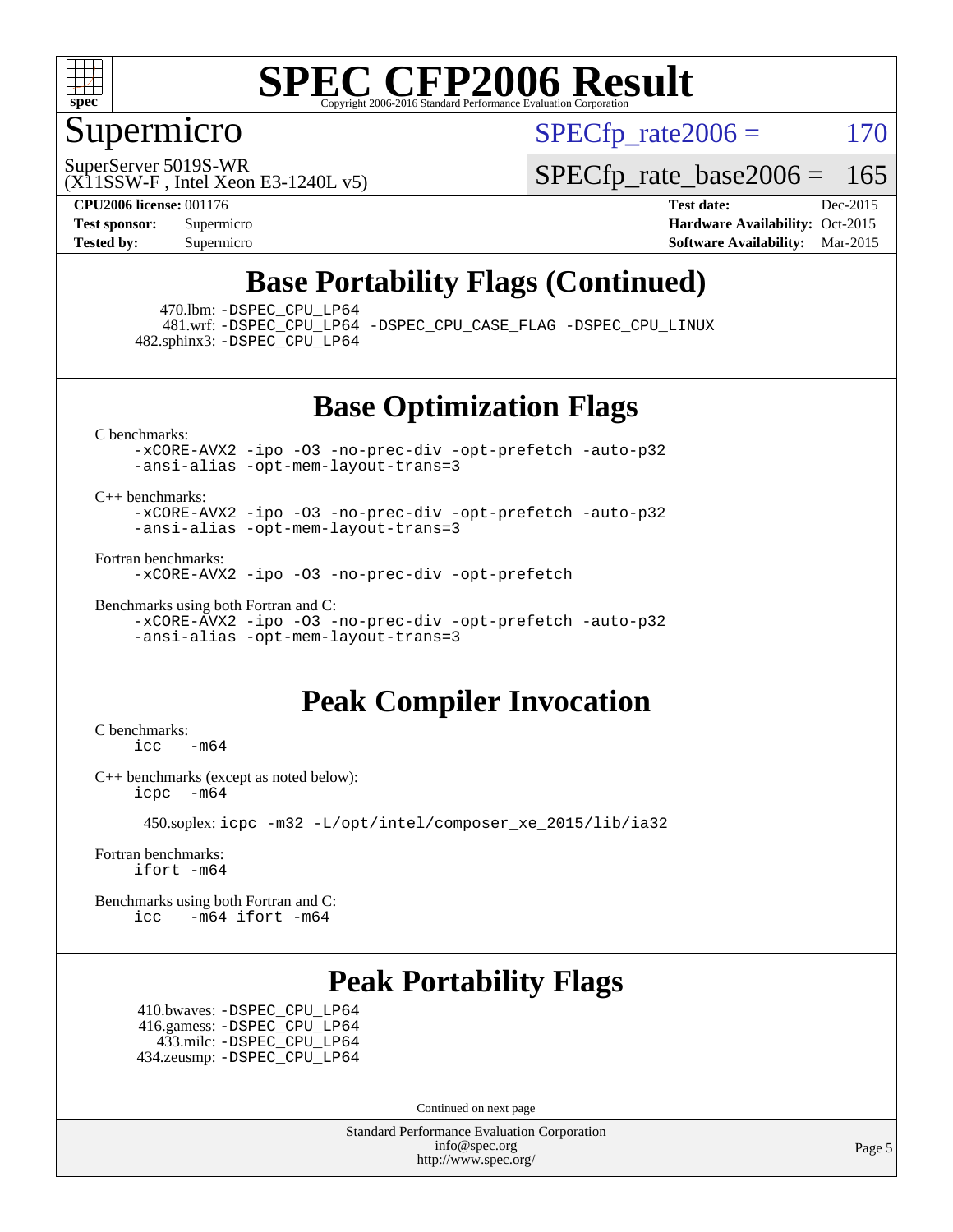

### Supermicro

 $SPECTp\_rate2006 = 170$ 

(X11SSW-F , Intel Xeon E3-1240L v5) SuperServer 5019S-WR

[SPECfp\\_rate\\_base2006 =](http://www.spec.org/auto/cpu2006/Docs/result-fields.html#SPECfpratebase2006) 165

**[CPU2006 license:](http://www.spec.org/auto/cpu2006/Docs/result-fields.html#CPU2006license)** 001176 **[Test date:](http://www.spec.org/auto/cpu2006/Docs/result-fields.html#Testdate)** Dec-2015

| <b>Test sponsor:</b> | Supermicro |
|----------------------|------------|
| <b>Tested by:</b>    | Supermicro |

**[Hardware Availability:](http://www.spec.org/auto/cpu2006/Docs/result-fields.html#HardwareAvailability)** Oct-2015 **[Software Availability:](http://www.spec.org/auto/cpu2006/Docs/result-fields.html#SoftwareAvailability)** Mar-2015

## **[Peak Portability Flags \(Continued\)](http://www.spec.org/auto/cpu2006/Docs/result-fields.html#PeakPortabilityFlags)**

| 435.gromacs: -DSPEC_CPU_LP64 -nofor_main                       |
|----------------------------------------------------------------|
| 436.cactusADM: -DSPEC_CPU_LP64 -nofor main                     |
| 437.leslie3d: -DSPEC CPU LP64                                  |
| 444.namd: - DSPEC CPU LP64                                     |
| 447.dealII: -DSPEC CPU LP64                                    |
| 453.povray: -DSPEC_CPU_LP64                                    |
| 454.calculix: - DSPEC CPU LP64 - nofor main                    |
| 459.GemsFDTD: - DSPEC_CPU_LP64                                 |
| 465.tonto: -DSPEC CPU LP64                                     |
| 470.1bm: -DSPEC CPU LP64                                       |
| 481.wrf: -DSPEC CPU_LP64 -DSPEC_CPU_CASE_FLAG -DSPEC_CPU_LINUX |
| 482.sphinx3: -DSPEC CPU LP64                                   |

### **[Peak Optimization Flags](http://www.spec.org/auto/cpu2006/Docs/result-fields.html#PeakOptimizationFlags)**

[C benchmarks](http://www.spec.org/auto/cpu2006/Docs/result-fields.html#Cbenchmarks):

 433.milc: [-xCORE-AVX2](http://www.spec.org/cpu2006/results/res2016q1/cpu2006-20151223-38502.flags.html#user_peakPASS2_CFLAGSPASS2_LDFLAGS433_milc_f-xAVX2_5f5fc0cbe2c9f62c816d3e45806c70d7)(pass 2) [-prof-gen](http://www.spec.org/cpu2006/results/res2016q1/cpu2006-20151223-38502.flags.html#user_peakPASS1_CFLAGSPASS1_LDFLAGS433_milc_prof_gen_e43856698f6ca7b7e442dfd80e94a8fc)(pass 1) [-ipo](http://www.spec.org/cpu2006/results/res2016q1/cpu2006-20151223-38502.flags.html#user_peakPASS2_CFLAGSPASS2_LDFLAGS433_milc_f-ipo)(pass 2) [-O3](http://www.spec.org/cpu2006/results/res2016q1/cpu2006-20151223-38502.flags.html#user_peakPASS2_CFLAGSPASS2_LDFLAGS433_milc_f-O3)(pass 2) [-no-prec-div](http://www.spec.org/cpu2006/results/res2016q1/cpu2006-20151223-38502.flags.html#user_peakPASS2_CFLAGSPASS2_LDFLAGS433_milc_f-no-prec-div)(pass 2) [-opt-mem-layout-trans=3](http://www.spec.org/cpu2006/results/res2016q1/cpu2006-20151223-38502.flags.html#user_peakPASS2_CFLAGS433_milc_f-opt-mem-layout-trans_a7b82ad4bd7abf52556d4961a2ae94d5)(pass 2) [-prof-use](http://www.spec.org/cpu2006/results/res2016q1/cpu2006-20151223-38502.flags.html#user_peakPASS2_CFLAGSPASS2_LDFLAGS433_milc_prof_use_bccf7792157ff70d64e32fe3e1250b55)(pass 2) [-auto-ilp32](http://www.spec.org/cpu2006/results/res2016q1/cpu2006-20151223-38502.flags.html#user_peakCOPTIMIZE433_milc_f-auto-ilp32)

 $470.$ lbm: basepeak = yes

 482.sphinx3: [-xCORE-AVX2](http://www.spec.org/cpu2006/results/res2016q1/cpu2006-20151223-38502.flags.html#user_peakOPTIMIZE482_sphinx3_f-xAVX2_5f5fc0cbe2c9f62c816d3e45806c70d7) [-ipo](http://www.spec.org/cpu2006/results/res2016q1/cpu2006-20151223-38502.flags.html#user_peakOPTIMIZE482_sphinx3_f-ipo) [-O3](http://www.spec.org/cpu2006/results/res2016q1/cpu2006-20151223-38502.flags.html#user_peakOPTIMIZE482_sphinx3_f-O3) [-no-prec-div](http://www.spec.org/cpu2006/results/res2016q1/cpu2006-20151223-38502.flags.html#user_peakOPTIMIZE482_sphinx3_f-no-prec-div) [-opt-mem-layout-trans=3](http://www.spec.org/cpu2006/results/res2016q1/cpu2006-20151223-38502.flags.html#user_peakOPTIMIZE482_sphinx3_f-opt-mem-layout-trans_a7b82ad4bd7abf52556d4961a2ae94d5) [-unroll2](http://www.spec.org/cpu2006/results/res2016q1/cpu2006-20151223-38502.flags.html#user_peakCOPTIMIZE482_sphinx3_f-unroll_784dae83bebfb236979b41d2422d7ec2)

#### [C++ benchmarks:](http://www.spec.org/auto/cpu2006/Docs/result-fields.html#CXXbenchmarks)

 444.namd: [-xCORE-AVX2](http://www.spec.org/cpu2006/results/res2016q1/cpu2006-20151223-38502.flags.html#user_peakPASS2_CXXFLAGSPASS2_LDFLAGS444_namd_f-xAVX2_5f5fc0cbe2c9f62c816d3e45806c70d7)(pass 2) [-prof-gen](http://www.spec.org/cpu2006/results/res2016q1/cpu2006-20151223-38502.flags.html#user_peakPASS1_CXXFLAGSPASS1_LDFLAGS444_namd_prof_gen_e43856698f6ca7b7e442dfd80e94a8fc)(pass 1) [-ipo](http://www.spec.org/cpu2006/results/res2016q1/cpu2006-20151223-38502.flags.html#user_peakPASS2_CXXFLAGSPASS2_LDFLAGS444_namd_f-ipo)(pass 2)  $-03$ (pass 2)  $-$ no-prec-div(pass 2) [-opt-mem-layout-trans=3](http://www.spec.org/cpu2006/results/res2016q1/cpu2006-20151223-38502.flags.html#user_peakPASS2_CXXFLAGS444_namd_f-opt-mem-layout-trans_a7b82ad4bd7abf52556d4961a2ae94d5)(pass 2) [-prof-use](http://www.spec.org/cpu2006/results/res2016q1/cpu2006-20151223-38502.flags.html#user_peakPASS2_CXXFLAGSPASS2_LDFLAGS444_namd_prof_use_bccf7792157ff70d64e32fe3e1250b55)(pass 2) [-fno-alias](http://www.spec.org/cpu2006/results/res2016q1/cpu2006-20151223-38502.flags.html#user_peakCXXOPTIMIZE444_namd_f-no-alias_694e77f6c5a51e658e82ccff53a9e63a) [-auto-ilp32](http://www.spec.org/cpu2006/results/res2016q1/cpu2006-20151223-38502.flags.html#user_peakCXXOPTIMIZE444_namd_f-auto-ilp32)

447.dealII: basepeak = yes

```
 450.soplex: -xCORE-AVX2(pass 2) -prof-gen(pass 1) -ipo(pass 2)
-O3(pass 2) -no-prec-div(pass 2)
-opt-mem-layout-trans=3(pass 2) -prof-use(pass 2)
-opt-malloc-options=3
```

```
 453.povray: -xCORE-AVX2(pass 2) -prof-gen(pass 1) -ipo(pass 2)
 -O3(pass 2) -no-prec-div(pass 2)
 -opt-mem-layout-trans=3(pass 2) -prof-use(pass 2) -unroll4
 -ansi-alias
```
[Fortran benchmarks](http://www.spec.org/auto/cpu2006/Docs/result-fields.html#Fortranbenchmarks):

Continued on next page

| <b>Standard Performance Evaluation Corporation</b> |
|----------------------------------------------------|
| info@spec.org                                      |
| http://www.spec.org/                               |